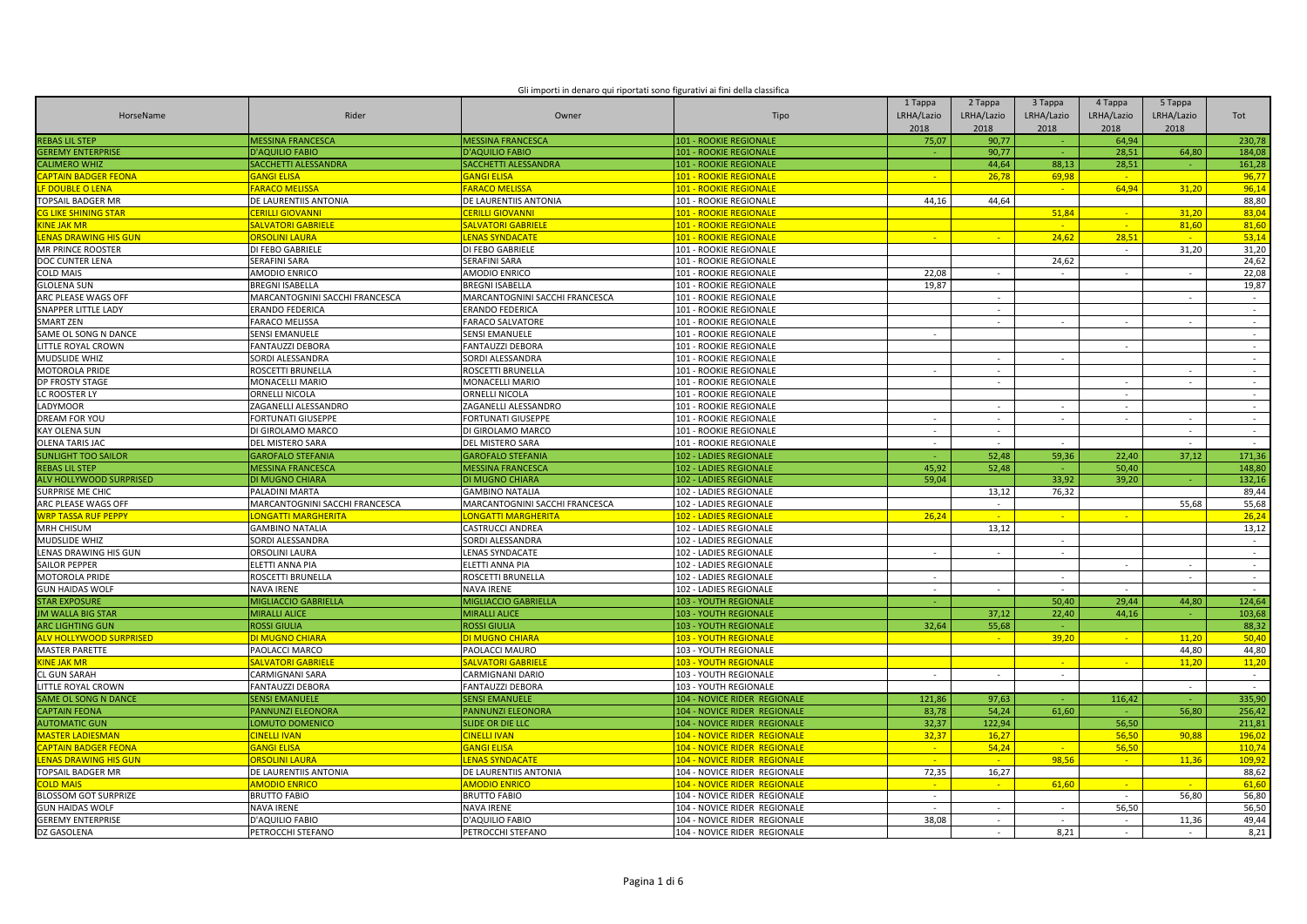| Gli importi in denaro qui riportati sono figurativi ai fini della classifica |  |  |
|------------------------------------------------------------------------------|--|--|
|                                                                              |  |  |
|                                                                              |  |  |

| HorseName                   | Rider                                    | Owner                                | Tipo                                                 | 1 Tappa<br>LRHA/Lazio<br>2018 | 2 Tappa<br>LRHA/Lazio<br>2018 | 3 Tappa<br>LRHA/Lazio<br>2018 | 4 Tappa<br>LRHA/Lazio<br>2018 | 5 Tappa<br>LRHA/Lazio<br>2018 | Tot              |
|-----------------------------|------------------------------------------|--------------------------------------|------------------------------------------------------|-------------------------------|-------------------------------|-------------------------------|-------------------------------|-------------------------------|------------------|
| <b>SAILOR PEPPER</b>        | ELETTI ANNA PIA                          | ELETTI ANNA PIA                      | 104 - NOVICE RIDER REGIONALE                         | $\sim$                        |                               |                               |                               |                               | $\sim$           |
| <b>WHIZ SURPRISE</b>        | DI MUGNO CHIARA                          | DI MUGNO CHIARA                      | 104 - NOVICE RIDER REGIONALE                         | $\sim$                        |                               |                               |                               |                               | $\sim$           |
| <b>SNAPPER LITTLE LADY</b>  | <b>ERANDO FEDERICA</b>                   | <b>ERANDO FEDERICA</b>               | 104 - NOVICE RIDER REGIONALE                         |                               |                               |                               |                               |                               | $\sim$           |
| ARC PLEASE WAGS OFF         | MARCANTOGNINI SACCHI FRANCESCA           | MARCANTOGNINI SACCHI FRANCESCA       | 104 - NOVICE RIDER REGIONALE                         |                               | $\sim$                        |                               |                               |                               | $\sim$           |
| SMART ZEN                   | FARACO MELISSA                           | <b>FARACO SALVATORE</b>              | 104 - NOVICE RIDER REGIONALE                         |                               | $\sim$                        |                               |                               |                               | $\sim$           |
| DOC CUNTER LENA             | <b>SERAFINI SARA</b>                     | SERAFINI SARA                        | 104 - NOVICE RIDER REGIONALE                         |                               |                               | $\sim$                        |                               |                               | $\sim$           |
| OLENAGUN                    | LEONE ANGELO                             | LEONE ANGELO                         | 104 - NOVICE RIDER REGIONALE                         |                               |                               |                               |                               |                               | $\sim$           |
| <b>MR PRINCE ROOSTER</b>    | DI FEBO GABRIELE                         | DI FEBO GABRIELE                     | 104 - NOVICE RIDER REGIONALE                         |                               |                               | $\sim$                        |                               |                               | $\sim$           |
| CALIMERO WHIZ               | SACCHETTI ALESSANDRA                     | SACCHETTI ALESSANDRA                 | 104 - NOVICE RIDER REGIONALE                         |                               | $\sim$                        |                               |                               |                               | $\sim$           |
| LUCKY ROOSTER CHIC          | CAMPITIELLO DOMENICO                     | CAMPITIELLO DOMENICO                 | 104 - NOVICE RIDER REGIONALE                         | $\sim$                        |                               |                               |                               |                               | $\sim$           |
| <b>ADYMOOR</b>              | ZAGANELLI ALESSANDRO                     | ZAGANELLI ALESSANDRO                 | 104 - NOVICE RIDER REGIONALE                         |                               |                               |                               | $\sim$                        |                               | $\sim$           |
| <b>INE JAK MR</b>           | SALVATORI GABRIELE                       | SALVATORI GABRIELE                   | 104 - NOVICE RIDER REGIONALE                         |                               |                               |                               |                               |                               | $\sim$           |
| IM WALLA BIG STAR           | MIRALLI ALICE                            | <b>MIRALLI ALICE</b>                 | 104 - NOVICE RIDER REGIONALE                         | $\sim$                        |                               |                               |                               |                               | $\sim$           |
| <b>GLOLENA SUN</b>          | <b>BREGNI ISABELLA</b>                   | <b>BREGNI ISABELLA</b>               | 104 - NOVICE RIDER REGIONALE                         | $\sim$                        |                               |                               |                               |                               | $\sim$           |
| <b>GI JOE SURPRISE</b>      | RIZZA MIRKO                              | RIZZA MIRKO                          | 104 - NOVICE RIDER REGIONALE                         |                               |                               |                               | $\sim$                        | $\sim$                        | $\sim$           |
| <b>GFC SPARK ONE FOR ME</b> | MORESCHINI BENEDETTA                     | MORESCHINI BENEDETTA                 | 104 - NOVICE RIDER REGIONALE                         | $\sim$                        |                               |                               |                               |                               | $\sim$           |
| <b>GFC QUIXOTE GUN</b>      | <b>IANIERO STEFANO</b>                   | <b>ANIERO STEFANO</b>                | 104 - NOVICE RIDER REGIONALE                         | $\overline{\phantom{a}}$      |                               |                               |                               |                               | $\sim$           |
| <b>FROZEN TARI BADGER</b>   | RODORIGO PASQUALE                        | RODORIGO PASQUALE                    | 104 - NOVICE RIDER REGIONALE                         |                               |                               |                               | ÷.                            |                               | $\sim$           |
| FROZEN QUIXOTE              | REALI SOFIA                              | FORNITI DANIELA                      | 104 - NOVICE RIDER REGIONALE                         | $\sim$                        |                               |                               |                               |                               | $\sim$           |
| DP FROSTY STAGE             | MONACELLI MARIO                          | MONACELLI MARIO                      | 104 - NOVICE RIDER REGIONALE                         |                               |                               | $\sim$                        |                               |                               | $\sim$           |
| G LIKE SHINING STAR         | CERILLI GIOVANNI                         | CERILLI GIOVANNI                     | 104 - NOVICE RIDER REGIONALE                         |                               |                               |                               |                               |                               | $\sim$           |
| <b>MASTER LADIESMAN</b>     | <b>CINELLI IVAN</b>                      | <b>CINELLI IVAN</b>                  | 105 - INT NON PRO REGIONALE                          | 134,40                        |                               |                               | 71,04                         | 48.00                         | 253,44           |
| <b>BF FEONA IN WHIZ</b>     | <b>COLANTONI FABIO</b>                   | <b>COLANTONI FABIO &amp; ADRIANO</b> | 105 - INT NON PRO REGIONALE                          |                               | 110,88                        | 104,16                        | 35,52                         |                               | 250,56           |
| <b>CAPTAIN FEONA</b>        | <b>PANNUNZI ELEONORA</b>                 | <b>PANNUNZI ELEONORA</b>             | 105 - INT NON PRO REGIONALE                          |                               | 29.76                         | 74,40                         | 124,32                        | A.                            | 228,48           |
| <b>UTOMATIC GUN</b>         | OMUTO DOMENICO                           | <b>SLIDE OR DIE LLC</b>              | <b>105 - INT NON PRO REGIONALE</b>                   |                               | 104,16                        |                               | 124,32                        |                               | 228,48           |
| <b>UNLIGHT TOO SAILOR</b>   | <b>GAROFALO STEFANIA</b>                 | <b>GAROFALO STEFANIA</b>             | 105 - INT NON PRO REGIONALE                          | 84,00                         | $\sim$                        | 14,88                         | $\sim$                        | <b>Call</b>                   | 98,88            |
| <b>IANCANEVE SAILOR GUN</b> | <b>COLANTONI ADRIANO</b>                 | <b>COLANTONI FABIO &amp; ADRIANO</b> | 105 - INT NON PRO REGIONALE                          | ×.                            |                               | $\sim$                        | $\omega$                      | 96,00                         | 96,00            |
| DZ GASOLENA                 | PETROCCHI STEFANO                        | PETROCCHI STEFANO                    | 105 - INT NON PRO REGIONALE                          |                               |                               |                               |                               | 96,00                         | 96,00            |
| FANTASKEETO                 | MAGGIORANI MANUELE                       | MAGGIORANI MANUELE                   | 105 - INT NON PRO REGIONALE                          | 84,00                         |                               |                               |                               |                               | 84,00            |
| OOSTER FOR MONEY            | <mark>MARCHETTI GIAN MARCC</mark>        | MARCHETTI GIAN MARCC                 | 105 - INT NON PRO REGIONALE                          |                               |                               | 74,40                         | <b>Section</b>                |                               | 74,40            |
| <b>AILOR GUN</b>            | <b>MORONI PIERFRANCESCO</b>              | <b>MORONI GERMANO</b>                | 105 - INT NON PRO REGIONALE                          |                               | 63,36                         | $\sim$                        | $\sim$                        |                               | 63,36            |
| <b>PLAY WHIS</b>            | D'ORAZI FLAMINIA                         | D'ORAZI FLAMINIA                     | 105 - INT NON PRO REGIONALE                          | 33,60                         | $\sim$                        |                               | $\sim$                        |                               | 33,60            |
| WRP TASSA RUF PEPPY         | LONGATTI MARGHERITA                      | LONGATTI MARGHERITA                  | 105 - INT NON PRO REGIONALE                          | $\sim$                        | $\sim$                        | 14,88                         | $\sim$                        |                               | 14,88            |
| WHIZ SURPRISE               | DI MUGNO CHIARA                          | DI MUGNO CHIARA                      | 105 - INT NON PRO REGIONALE                          |                               |                               |                               |                               |                               | $\sim$           |
| <b>SAILOR GUN</b>           | <b>MORONI GERMANO</b>                    | <b>MORONI GERMANO</b>                | 105 - INT NON PRO REGIONALE                          |                               |                               |                               |                               |                               | $\sim$           |
| IM WALLA BIG STAR           | MIRALLI ALICE                            | MIRALLI ALICE                        | 105 - INT NON PRO REGIONALE                          |                               |                               |                               |                               |                               | $\sim$           |
| ANAS SUGAR ZEN              | <b>MERCANTI VALTER</b>                   | MERCANTI VALTER                      | 105 - INT NON PRO REGIONALE                          |                               |                               | $\sim$                        | $\sim$                        |                               | $\sim$           |
| HES NO WIMPY COWBOY         | COLANTONI ADRIANO                        | COLANTONI ADRIANO                    | 105 - INT NON PRO REGIONALE                          |                               |                               |                               |                               |                               | $\sim$           |
| <b>GOLD SNAPPY LENA</b>     | STEFANESCU NICOLAE                       | <b>CARPATO SEBASTIANO</b>            | 105 - INT NON PRO REGIONALE                          |                               |                               |                               | $\sim$                        |                               | $\sim$           |
| <b>CL GUN SARAH</b>         | CARMIGNANI SARA                          | CARMIGNANI DARIO                     | 105 - INT NON PRO REGIONALE                          |                               |                               | $\sim$                        |                               |                               | $\sim$           |
| <b>MOTOROLA PRIDE</b>       | ROSCETTI BRUNELLA                        | ROSCETTI BRUNELLA                    | 105 - INT NON PRO REGIONALE                          |                               |                               |                               | $\sim$                        |                               | $\sim$           |
| CAPTAIN BADGER FEONA        | <b>GANGI ELISA</b>                       | <b>GANGI ELISA</b>                   | 105 - INT NON PRO REGIONALE                          |                               |                               | $\sim$                        |                               |                               | $\sim$           |
| ALV HOLLYWOOD SURPRISED     | DI MUGNO CHIARA                          | DI MUGNO CHIARA                      | 105 - INT NON PRO REGIONALE                          |                               |                               |                               |                               |                               | $\sim$           |
| <b>RS TIGERSHARK JACK</b>   | <b>CARMIGNANI DARIO</b>                  | <b>SPAZIANTE FRANCESCA</b>           | 106 - INT OPEN REGIONALE                             | 64.64                         | 152,32                        | 128,16                        | 68,48                         | 147,84                        | 561,44           |
| <b>PLAY WHIS</b>            | PAVONI ALESSANDRO                        | D'ORAZI FLAMINIA                     | 106 - INT OPEN REGIONALE                             | 145,44                        | 114,24                        |                               | 136,96                        |                               | 396,64           |
| <b>SAILOR PEPPER</b>        | DALLA POZZA CRISTIAN                     | ELETTI ANNA PIA                      | 106 - INT OPEN REGIONALE                             | 113,12                        |                               | 99.68                         |                               |                               | 212,80           |
| <b>MISS BLIZAR CODY</b>     | <b>FABI DAVIDE</b>                       | <b>PELLEGRINI AURELIO</b>            | 106 - INT OPEN REGIONALE                             |                               |                               |                               |                               | 98,56                         | 98,56            |
| SARAH KAY SARAH KAY         | CLIMINTI FLAVIO                          | <b>GENNERETTI ROBERTA</b>            | 106 - INT OPEN REGIONALE                             |                               | 76,16                         |                               |                               |                               | 76,16            |
| G LIKE SHINING STAR         | DALLA POZZA CRISTIAN                     | CERILLI GIOVANNI                     | 106 - INT OPEN REGIONALE                             |                               |                               |                               | 68,48                         |                               | 68,48            |
| ANAS SUGAR ZEN              | CIARAVALLE CLAUDIO                       | <b>MERCANTI VALTER</b>               | 106 - INT OPEN REGIONALE                             |                               |                               |                               | 68,48                         |                               | 68,48            |
| <b>MOTOROLA PRIDE</b>       | PAVONI ALESSANDRO                        | ROSCETTI BRUNELLA                    | 106 - INT OPEN REGIONALE                             |                               |                               | 56,96                         |                               |                               | 56,96            |
| <b>SUNLIGHT TOO SAILOR</b>  | CIARAVALLE CLAUDIO                       | <b>GAROFALO STEFANIA</b>             | 106 - INT OPEN REGIONALE                             |                               | $\sim$                        |                               |                               |                               | $\sim$           |
| WHIZPARK                    | NAPOLITANO ANDREA                        | <b>BRUTTO FABIO</b>                  | 106 - INT OPEN REGIONALE                             |                               | $\sim$                        | $\sim$                        |                               |                               | $\sim$           |
| <b>VR MOON CHICK</b>        | MARCUCCI FABRIZIO                        | MARCUCCI FABRIZIO                    | 106 - INT OPEN REGIONALE                             |                               |                               |                               | $\overline{\phantom{a}}$      |                               | $\sim$           |
| <b>ROOSTER FOR MONEY</b>    |                                          | MARCHETTI GIAN MARCO                 |                                                      |                               |                               | $\sim$                        |                               |                               |                  |
| <b>WIST SATURDAYNIGHT</b>   | CIARAVALLE CLAUDIO<br><b>FABI DAVIDE</b> | RAGLIONE PIETRO MARIA                | 106 - INT OPEN REGIONALE<br>106 - INT OPEN REGIONALE |                               |                               |                               |                               |                               | $\sim$<br>$\sim$ |
| SAME OL SONG N DANCE        | MECONI ALESSANDRO                        | <b>SENSI EMANUELE</b>                | 106 - INT OPEN REGIONALE                             |                               |                               |                               |                               |                               | $\sim$           |
| BF FEONA IN WHIZ            | <b>COLANTONI FABIO</b>                   | COLANTONI FABIO & ADRIANO            | 106 - INT OPEN REGIONALE                             |                               |                               |                               |                               |                               | in 19            |
|                             |                                          |                                      |                                                      |                               |                               |                               |                               |                               |                  |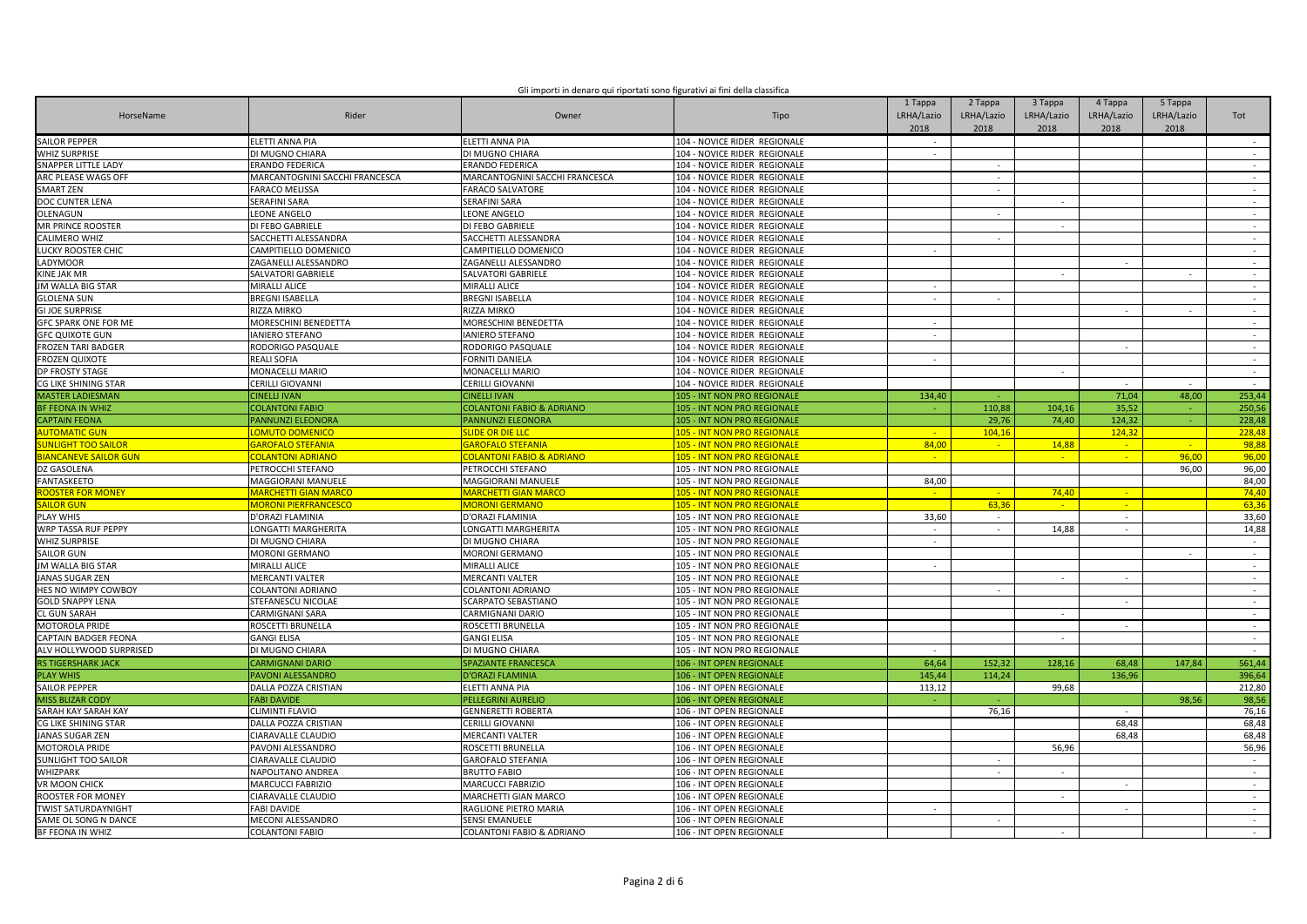| Gli importi in denaro qui riportati sono figurativi ai fini della classifica |  |  |
|------------------------------------------------------------------------------|--|--|
|                                                                              |  |  |
|                                                                              |  |  |

| HorseName                   | Rider                                 | Owner                                     | Tipo                                     | 1 Tappa<br>LRHA/Lazio<br>2018 | 2 Tappa<br>LRHA/Lazio<br>2018 | 3 Tappa<br>LRHA/Lazio<br>2018 | 4 Tappa<br>LRHA/Lazio<br>2018 | 5 Tappa<br>LRHA/Lazio<br>2018 | Tot             |
|-----------------------------|---------------------------------------|-------------------------------------------|------------------------------------------|-------------------------------|-------------------------------|-------------------------------|-------------------------------|-------------------------------|-----------------|
| <b>BLOSSOM GOT SURPRIZE</b> | NAPOLITANO ANDREA                     | <b>BRUTTO FABIO</b>                       | 106 - INT OPEN REGIONALE                 |                               |                               | $\sim$                        |                               |                               | $\sim$          |
| <b>CALIMERO WHIZ</b>        | NAPOLITANO ANDREA                     | SACCHETTI ALESSANDRA                      | 106 - INT OPEN REGIONALE                 | $\sim$                        |                               |                               |                               |                               | $\sim$          |
| <b>FROZEN TARI BADGER</b>   | RODORIGO PASQUALE                     | RODORIGO PASQUALE                         | 106 - INT OPEN REGIONALE                 |                               |                               |                               |                               |                               | $\sim$          |
| <b>TWISTED BLUE DIAMOND</b> | PAVONI ALESSANDRO                     | LUCIANI FRANCESCA                         | 106 - INT OPEN REGIONALE                 | $\sim$                        |                               |                               |                               |                               | $\sim$          |
| <b>KN MISS LENAS</b>        | NAPOLITANO ANDREA                     | <b>CASTRUCCI ANDREA</b>                   | 106 - INT OPEN REGIONALE                 |                               |                               |                               |                               |                               | $\sim$          |
| <b>CUTTIN CASPER</b>        | DALLA POZZA CRISTIAN                  | <b>SAN MARCO RANCH</b>                    | 106 - INT OPEN REGIONALE                 |                               |                               |                               |                               |                               | $\sim$          |
| ROZEN TARI BADGER           | DALLA POZZA CRISTIAN                  | RODORIGO PASQUALE                         | 106 - INT OPEN REGIONALE                 |                               |                               |                               |                               |                               | $\sim$          |
| <b>FROZEN TASSAS</b>        | MARCUCCI FABRIZIO                     | MARCUCCI FABRIZIO                         | 106 - INT OPEN REGIONALE                 |                               | $\sim$                        |                               |                               |                               | $\sim$          |
| FTOPSAIL DUN IT             | <b>ITALIA SIMONE</b>                  | FARO FRANCESCA ROMANA                     | 106 - INT OPEN REGIONALE                 |                               |                               |                               |                               |                               | $\sim$          |
| <b>GLOLENA SUN</b>          | <b>FABI DAVIDE</b>                    | <b>BREGNI ISABELLA</b>                    | 106 - INT OPEN REGIONALE                 | $\sim$                        |                               |                               |                               |                               | $\sim$          |
| <b>GUNNAWHIZYA</b>          | <b>MECONI ALESSANDRO</b>              | CAPPARELLA MAURO                          | 106 - INT OPEN REGIONALE                 |                               | $\sim$                        |                               |                               |                               | $\sim$          |
| AC IN FLOOD                 | PAVONI ALESSANDRO                     | ROSCETTI BRUNELLA                         | 106 - INT OPEN REGIONALE                 |                               | $\sim$                        |                               |                               |                               | $\sim$          |
| <b>KAY OLENA SUN</b>        | CARMIGNANI DARIO                      | DI GIROLAMO MARCO                         | 106 - INT OPEN REGIONALE                 |                               | $\sim$                        |                               |                               |                               | $\sim$          |
| <b>FB LAST BORN SNAPPY</b>  | <b>CARMIGNANI DARIO</b>               | <b>ORSOLINI LAURA</b>                     | 106 - INT OPEN REGIONALE                 |                               |                               |                               |                               |                               |                 |
| <b>BF FEONA IN WHIZ</b>     | <b>COLANTONI FABIO</b>                | <b>COLANTONI FABIO &amp; ADRIANO</b>      | 107 - NOVICE HORSE NON PRO REGIONALE     | 116,42                        | 28,88                         | 62,42                         | 79,52                         | 50,40                         | 337,63          |
| <b>CL GUN SARAH</b>         | <b>CARMIGNANI SARA</b>                | <b>CARMIGNANI DARIO</b>                   | 107 - NOVICE HORSE NON PRO REGIONALE     | 15,41                         | 71,44                         | 90,30                         |                               | 39,20                         | 216,35          |
|                             |                                       |                                           |                                          |                               | 103,36                        |                               | 79,52                         |                               | 182,88          |
| <b>PLAY WHIS</b>            | <b>D'ORAZI FLAMINIA</b>               | <b>D'ORAZI FLAMINIA</b>                   | 107 - NOVICE HORSE NON PRO REGIONALE     |                               |                               |                               |                               |                               |                 |
| <b>FANTASKEETO</b>          | MAGGIORANI MANUELE                    | <b>MAGGIORANI MANUELE</b>                 | 107 - NOVICE HORSE NON PRO REGIONALE     | 92,45                         |                               | 25,23                         |                               |                               | 117,68          |
| <b>ALIMERO WHIZ</b>         | SACCHETTI ALESSANDRA                  | SACCHETTI ALESSANDRA                      | 107 - NOVICE HORSE NON PRO REGIONALE     |                               |                               | 62,42<br>$\sim$               | 45,44                         |                               | 107,86<br>74,08 |
| <b>IANCANEVE SAILOR GUN</b> | <b>COLANTONI ADRIANO</b>              | <b>COLANTONI FABIO &amp; ADRIANO</b>      | 107 - NOVICE HORSE NON PRO REGIONALE     | 51,36                         |                               |                               | 22,72                         |                               |                 |
| <b>KR SWEET RESOLVE</b>     | CASTRUCCI ANDREA                      | <b>GAMBINO NATALIA</b>                    | 107 - NOVICE HORSE NON PRO REGIONALE     |                               | 71,44                         | $\sim$                        |                               |                               | 71,44           |
| BLOSSOM GOT SURPRIZE        | <b>BRUTTO FABIO</b>                   | <b>BRUTTO FABIO</b>                       | 107 - NOVICE HORSE NON PRO REGIONALE     | 51,36                         |                               | $\sim$                        |                               |                               | 51,36           |
| ADYMOOR                     | ZAGANELLI ALESSANDRO                  | ZAGANELLI ALESSANDRO                      | 107 - NOVICE HORSE NON PRO REGIONALE     |                               | 28,88                         |                               |                               |                               | 28,88           |
| MUDSLIDE WHIZ               | SORDI ALESSANDRA                      | SORDI ALESSANDRA                          | 107 - NOVICE HORSE NON PRO REGIONALE     |                               | $\sim$                        | 25.23                         |                               |                               | 25.23           |
| SAILOR GUN                  | MORONI GERMANO                        | <b>MORONI GERMANO</b>                     | 107 - NOVICE HORSE NON PRO REGIONALE     |                               |                               |                               |                               | 22,40                         | 22,40           |
| WELL DUN IT                 | SACCHETTI FRANCO                      | SACCHETTI FRANCO                          | 107 - NOVICE HORSE NON PRO REGIONALE     |                               | $\overline{\phantom{a}}$      |                               |                               |                               | $\sim$          |
| TOPSAIL BADGER MR           | DE LAURENTIIS ANTONIA                 | DE LAURENTIIS ANTONIA                     | 107 - NOVICE HORSE NON PRO REGIONALE     |                               | ÷.                            |                               |                               |                               | $\sim$          |
| TARIS DUDE                  | LOMUTO DOMENICO                       | SLIDE OR DIE LLC                          | 107 - NOVICE HORSE NON PRO REGIONALE     | $\overline{\phantom{a}}$      |                               |                               |                               |                               | $\sim$          |
| <b>SAILOR PEPPER</b>        | ELETTI ANNA PIA                       | <b>ELETTI ANNA PIA</b>                    | 107 - NOVICE HORSE NON PRO REGIONALE     |                               |                               | $\sim$                        |                               |                               | $\sim$          |
| <b>SAILOR GUN</b>           | MORONI PIERFRANCESCO                  | <b>MORONI GERMANO</b>                     | 107 - NOVICE HORSE NON PRO REGIONALE     |                               | $\sim$                        |                               |                               |                               | $\sim$          |
| <b>RUF SOLANO</b>           | STEFANESCU NICOLAE                    | STEFANESCU NICOLAE                        | 107 - NOVICE HORSE NON PRO REGIONALE     | ÷.                            | $\sim$                        |                               |                               |                               | $\sim$          |
| <b>WRP TASSA RUF PEPPY</b>  | LONGATTI MARGHERITA                   | LONGATTI MARGHERITA                       | 107 - NOVICE HORSE NON PRO REGIONALE     |                               |                               | $\overline{\phantom{a}}$      |                               |                               | $\sim$          |
| WHIZ A CHEX TO CASH         | LOMUTO DOMENICO                       | SLIDE OR DIE LLC                          | 107 - NOVICE HORSE NON PRO REGIONALE     |                               | $\sim$                        |                               |                               |                               | $\sim$          |
| Z GASOLENA                  | PETROCCHI STEFANO                     | PETROCCHI STEFANO                         | 107 - NOVICE HORSE NON PRO REGIONALE     |                               |                               |                               |                               |                               | $\sim$          |
| O LENA SAILOR               | LAURENZI ALESSANDRO (AZ.AGR.FLAMINIA) | LAURENZI ALESSANDRO (AZ.AGR.FLAMINIA)     | 107 - NOVICE HORSE NON PRO REGIONALE     |                               |                               |                               |                               |                               | $\sim$          |
| MR PRINCE ROOSTER           | DI FEBO GABRIELE                      | DI FEBO GABRIELE                          | 107 - NOVICE HORSE NON PRO REGIONALE     |                               |                               |                               |                               |                               | $\sim$          |
| <b>CL GUN ARC STAR</b>      | COPPA NOVELLA                         | COPPA NOVELLA                             | 107 - NOVICE HORSE NON PRO REGIONALE     | $\sim$                        | $\sim$                        | $\sim$                        |                               |                               | $\sim$          |
| <b>GI JOE SURPRISE</b>      | RIZZA MIRKO                           | <b>RIZZA MIRKO</b>                        | 107 - NOVICE HORSE NON PRO REGIONALE     |                               |                               |                               | $\sim$                        |                               | $\sim$          |
| <b>JM WALLA BIG STAR</b>    | MIRALLI ALICE                         | MIRALLI ALICE                             | 107 - NOVICE HORSE NON PRO REGIONALE     |                               | $\sim$                        |                               |                               |                               | $\sim$          |
| <b>KAY OLENA SUN</b>        | DI GIROLAMO MARCO                     | DI GIROLAMO MARCO                         | 107 - NOVICE HORSE NON PRO REGIONALE     |                               |                               |                               |                               |                               | $\sim$          |
| LC ROOSTER LY               | ORNELLI NICOLA                        | <b>ORNELLI NICOLA</b>                     | 107 - NOVICE HORSE NON PRO REGIONALE     |                               |                               |                               |                               |                               | $\sim$          |
| MCFROZENSAN                 | GIOVANNETTI GIOVANNI                  | <b>GIOVANNETTI GIOVANNI</b>               | 107 - NOVICE HORSE NON PRO REGIONALE     | $\sim$                        | $\sim$                        |                               |                               |                               | $\sim$          |
| <b>MOTOROLA PRIDE</b>       | ROSCETTI BRUNELLA                     | ROSCETTI BRUNELLA                         | 107 - NOVICE HORSE NON PRO REGIONALE     |                               |                               |                               |                               |                               | $\sim$          |
| <b>GUNNAWHIZYA</b>          | <b>MECONI ALESSANDRO</b>              | <b>CAPPARELLA MAURO</b>                   | 108 - NOVICE HORSE OPEN REGIONALE        | 147,46                        | 129,60                        | 93,31                         | 10.37                         | 117,50                        | 498,24          |
| <b>RS TIGERSHARK JACK</b>   | <b>CARMIGNANI DARIO</b>               | SPAZIANTE FRANCESCA                       | 108 - NOVICE HORSE OPEN REGIONALE        | 66,82                         | 129,60                        | 117,50                        | 51.84                         | 81.22                         | 446,98          |
| CG LIKE SHINING STAR        | DALLA POZZA CRISTIAN                  | <b>CERILLI GIOVANNI</b>                   | 108 - NOVICE HORSE OPEN REGIONALE        |                               |                               |                               | 117,50                        | 34,56                         | 152,06          |
| ARC LIGHTING GUN            | <b>RUSSO FABIO</b>                    | <b>ROSSI GIULIA</b>                       | 108 - NOVICE HORSE OPEN REGIONALE        |                               | 88,13                         | 51,84                         |                               |                               | 139,97          |
| WHIZZS COMMAND              | <b>FABI DAVIDE</b>                    | <b>BREGNI ISABELLA</b>                    | 108 - NOVICE HORSE OPEN REGIONALE        |                               |                               |                               | 93,31                         |                               | 93,31           |
| <b>AISS SMOKIN SAILOI</b>   | <b>BRUSCHI GIOVANNI</b>               | <b>BELLEMO BARBARA - Az Agr S Famiano</b> | <b>108 - NOVICE HORSE OPEN REGIONALE</b> | 36.8                          | 49,25                         |                               |                               |                               | 86,11           |
| <b>GUN HAIDAS WOLF</b>      | CARMIGNANI DARIO                      | <b>NAVA IRENE</b>                         | 108 - NOVICE HORSE OPEN REGIONALE        |                               |                               |                               |                               | 81,22                         | 81,22           |
| <b>FROZEN TARI BADGER</b>   | DALLA POZZA CRISTIAN                  | RODORIGO PASQUALE                         | 108 - NOVICE HORSE OPEN REGIONALE        |                               |                               |                               | 51.84                         | 15.55                         | 67,39           |
| <b>KR SWEET RESOLVE</b>     | <b>DOSSETTO LUCA</b>                  | <b>GAMBINO NATALIA</b>                    | 108 - NOVICE HORSE OPEN REGIONALE        | 66.82                         |                               |                               |                               |                               | 66,82           |
| <b>GI JOE SURPRISE</b>      | DI LONARDO GIUSEPPE                   | RIZZA MIRKO                               | 108 - NOVICE HORSE OPEN REGIONALE        |                               |                               | 51,84                         |                               |                               | 51,84           |
| OLENAGUN                    | <b>GURIAN ILARIO</b>                  | LEONE ANGELO                              | 108 - NOVICE HORSE OPEN REGIONALE        |                               | 49,25                         |                               |                               |                               | 49,25           |
| <b>TWIST SATURDAYNIGHT</b>  | <b>FABI DAVIDE</b>                    | RAGLIONE PIETRO MARIA                     | 108 - NOVICE HORSE OPEN REGIONALE        |                               | 41,47                         |                               |                               | $\sim$                        | 41,47           |
| LUCKY ROOSTER CHIC          | PAIELLA CLAUDIO                       | CAMPITIELLO DOMENICO                      | 108 - NOVICE HORSE OPEN REGIONALE        | 41,47                         |                               |                               |                               |                               | 41,47           |
| <b>VT LITTLE ENTERPRICE</b> | SCANAROTTI MASSIMO                    | <b>AURELI CRISTINA</b>                    | 108 - NOVICE HORSE OPEN REGIONALE        |                               | 31,10                         |                               |                               |                               | 31.10           |
| <b>MISS BLIZAR CODY</b>     | <b>FABI DAVIDE</b>                    | PELLEGRINI AURELIO                        | 108 - NOVICE HORSE OPEN REGIONALE        | $\sim$                        |                               |                               |                               | 15.55                         | 15,55           |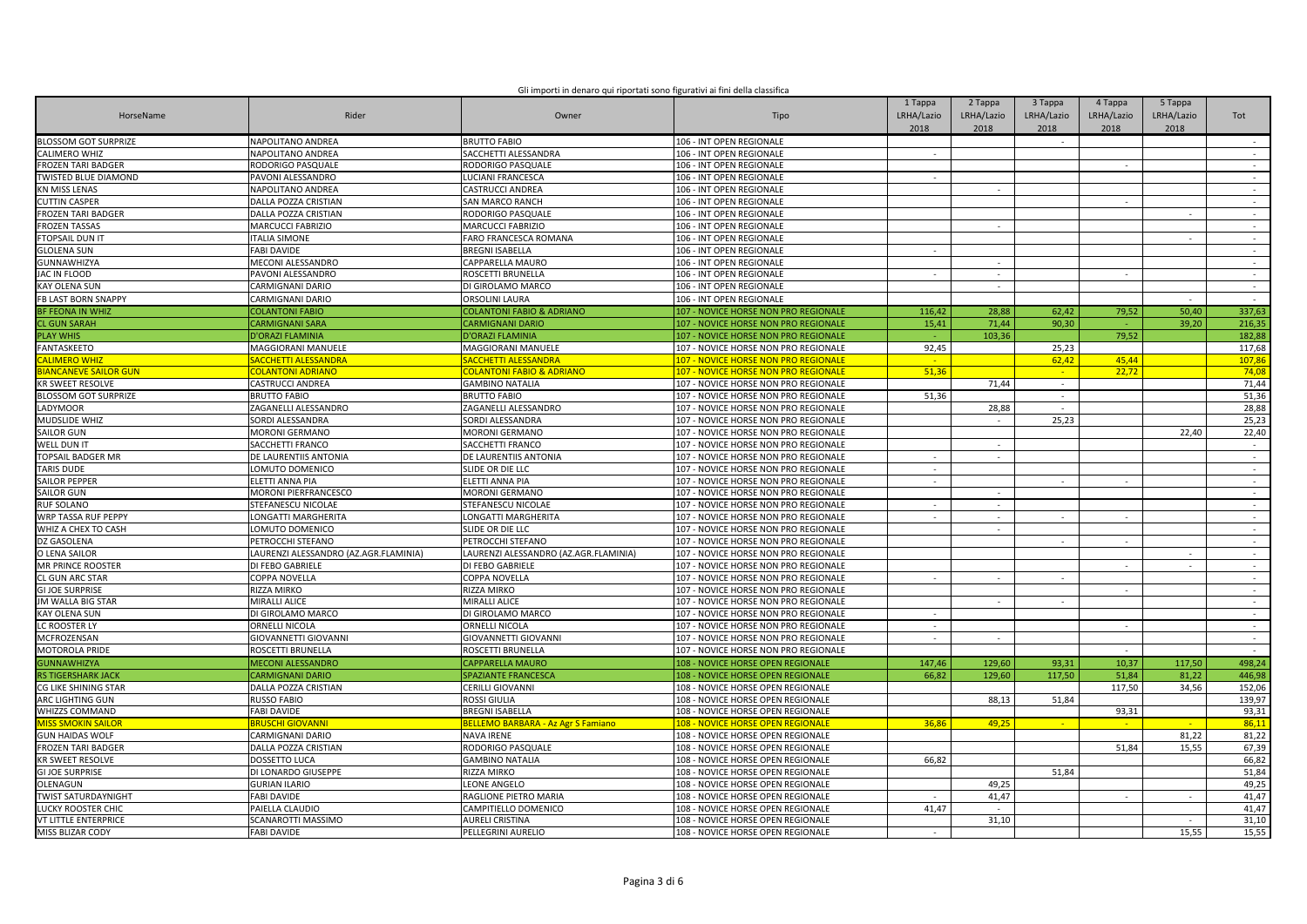|  | Gli importi in denaro qui riportati sono figurativi ai fini della classifica |
|--|------------------------------------------------------------------------------|
|  |                                                                              |
|  |                                                                              |

| HorseName                           | Rider                                 | Owner                                  | Tipo                                               | 1 Tappa<br>LRHA/Lazio<br>2018 | 2 Tappa<br>LRHA/Lazio<br>2018 | 3 Tappa<br>LRHA/Lazio<br>2018 | 4 Tappa<br>LRHA/Lazio<br>2018 | 5 Tappa<br>LRHA/Lazio<br>2018 | Tot              |
|-------------------------------------|---------------------------------------|----------------------------------------|----------------------------------------------------|-------------------------------|-------------------------------|-------------------------------|-------------------------------|-------------------------------|------------------|
| <b>DP FROSTY STAGE</b>              | <b>GRAIA VALERIA</b>                  | MONACELLI MARIO                        | 108 - NOVICE HORSE OPEN REGIONALE                  |                               |                               | 10,37                         |                               |                               | 10,37            |
| <b>DP FROSTY STAGE</b>              | DI LONARDO GIUSEPPE                   | MONACELLI MARIO                        | 108 - NOVICE HORSE OPEN REGIONALE                  |                               |                               |                               | 10,37                         |                               | 10,37            |
| <b>CUTTIN CASPER</b>                | DALLA POZZA CRISTIAN                  | SAN MARCO RANCH                        | 108 - NOVICE HORSE OPEN REGIONALE                  |                               |                               |                               | 10.37                         |                               | 10,37            |
| WHIZPARK                            | NAPOLITANO ANDREA                     | <b>BRUTTO FABIO</b>                    | 108 - NOVICE HORSE OPEN REGIONALE                  |                               |                               | 10,37                         |                               |                               | 10,37            |
| <b>SAILOR PEPPER</b>                | DALLA POZZA CRISTIAN                  | ELETTI ANNA PIA                        | 108 - NOVICE HORSE OPEN REGIONALE                  |                               |                               | 10,37                         |                               |                               | 10,37            |
| <b>AB QUEEN</b>                     | CHIOLDO PIERLUIGI                     | ANGELUCCI OH                           | 108 - NOVICE HORSE OPEN REGIONALE                  |                               | $\sim$                        |                               |                               |                               | $\sim$           |
| <b>KN MISS LENAS</b>                | NAPOLITANO ANDREA                     | CASTRUCCI ANDREA                       | 108 - NOVICE HORSE OPEN REGIONALE                  |                               | $\sim$                        |                               |                               |                               | $\sim$           |
| PICCOLA SUNDAY                      | <b>RUSSO FABIO</b>                    | ROSSI GIULIA                           | 108 - NOVICE HORSE OPEN REGIONALE                  |                               | $\overline{\phantom{a}}$      |                               | $\sim$                        |                               | $\sim$           |
| ROSALITAZ                           | DI NEZZA LUCIANO                      | PIETRINI MASSIMILIANO                  | 108 - NOVICE HORSE OPEN REGIONALE                  |                               | $\overline{\phantom{a}}$      |                               | $\sim$                        |                               | $\sim$           |
| LF DOUBLE O LENA                    | CACCIATORE LUCA                       | <b>FARACO MELISSA</b>                  | 108 - NOVICE HORSE OPEN REGIONALE                  | $\sim$                        | $\sim$                        | $\sim$                        | $\sim$                        | $\sim$                        | $\sim$           |
| LADY ROOSTER TOO                    | <b>FABI DAVIDE</b>                    | FORNITI DANIELA                        | 108 - NOVICE HORSE OPEN REGIONALE                  |                               |                               |                               |                               |                               | $\sim$           |
| <b>MARGOT FIGHTER</b>               | RIBICHINI VALERIO MARIA               | RIBICHINI VALERIO MARIA                | 108 - NOVICE HORSE OPEN REGIONALE                  |                               |                               |                               | $\sim$                        | $\sim$                        | $\sim$           |
| <b>AUTOMATIC GUN</b>                | LOMUTO DOMENICO                       | SLIDE OR DIE LLC                       | 108 - NOVICE HORSE OPEN REGIONALE                  |                               |                               |                               | $\sim$                        |                               | $\sim$           |
| <b>KN TACO WHIZ</b>                 | DOSSETTO LUCA                         | CASTRUCCI ANDREA                       | 108 - NOVICE HORSE OPEN REGIONALE                  | $\sim$                        |                               |                               |                               |                               | $\sim$           |
| KN HULK OLENA                       | DOSSETTO LUCA                         | <b>KN REINING RESORT</b>               | 108 - NOVICE HORSE OPEN REGIONALE                  |                               |                               | $\sim$                        |                               |                               | $\sim$           |
| <b>JM TOPSAILLENIUM</b>             | DIMALLIO MARCO                        | VALZASINA GIORGIA                      | 108 - NOVICE HORSE OPEN REGIONALE                  |                               | $\overline{\phantom{a}}$      |                               |                               |                               | $\sim$           |
| <b>JESSIE SAILOR</b>                | ANGELUCCI STEFANO                     | ANGELUCCI OH                           | 108 - NOVICE HORSE OPEN REGIONALE                  | $\sim$                        | $\sim$                        |                               |                               |                               | $\sim$           |
| JAC IN FLOOD                        | PAVONI ALESSANDRO                     | ROSCETTI BRUNELLA                      | 108 - NOVICE HORSE OPEN REGIONALE                  |                               | $\sim$                        |                               |                               |                               | $\sim$           |
| HEIDIGUN                            | ANGELUCCI STEFANO                     | ANGELUCCI QH                           | 108 - NOVICE HORSE OPEN REGIONALE                  |                               | $\sim$                        |                               |                               |                               | $\sim$           |
| CAPTAIN CUSTOMATIC                  | CHIOLDO PIERLUIGI                     | ANGELUCCI QH                           | 108 - NOVICE HORSE OPEN REGIONALE                  |                               | $\sim$                        |                               |                               |                               | $\sim$           |
| CHIC HEIDI                          | CHIOLDO PIERLUIGI                     | ANGELUCCI QH                           | 108 - NOVICE HORSE OPEN REGIONALE                  |                               |                               |                               |                               |                               | $\sim$           |
| CL GUN SARAH                        | CARMIGNANI DARIO                      | CARMIGNANI DARIO                       | 108 - NOVICE HORSE OPEN REGIONALE                  |                               |                               |                               |                               |                               | $\sim$           |
| <b>FROZEN QUIXOTE</b>               | <b>FABI DAVIDE</b>                    | <b>FORNITI DANIELA</b>                 | 108 - NOVICE HORSE OPEN REGIONALE                  | $\sim$                        |                               |                               |                               |                               | $\sim$           |
| <b>FROZEN N ROOSTER</b>             | ANGELUCCI STEFANO                     | <b>AMICI ALBERTO</b>                   | 108 - NOVICE HORSE OPEN REGIONALE                  | $\sim$                        |                               |                               |                               |                               | $\sim$           |
| <b>DRY ROYAL GIN</b>                | <b>GRAIA VALERIA</b>                  | DI MUGNO FRANCESCO                     | 108 - NOVICE HORSE OPEN REGIONALE                  |                               |                               |                               |                               |                               | $\sim$           |
| <b>DAISY TOPSAIL BADGER</b>         | <b>RUSSO FABIO</b>                    | DE ROSA LUCA                           | 108 - NOVICE HORSE OPEN REGIONALE                  |                               | $\sim$                        |                               |                               |                               | $\sim$           |
| <b>KR SWEET RESOLVE</b>             | CASTRUCCI ANDREA                      | <b>GAMBINO NATALIA</b>                 | 108 - NOVICE HORSE OPEN REGIONALE                  |                               |                               |                               |                               |                               | $\sim$           |
| WRP TASSA RUF PEPPY                 | DALLA POZZA CRISTIAN                  | LONGATTI MARGHERITA                    | 108 - NOVICE HORSE OPEN REGIONALE                  |                               |                               | $\sim$                        |                               |                               | $\sim$           |
| SATURDAYNIGH MIZZEN                 | <b>CHIOLDO PIERLUIGI</b>              | SODI SUSANNA                           | 108 - NOVICE HORSE OPEN REGIONALE                  |                               | $\sim$                        |                               |                               |                               | $\sim$           |
| RS WHATS APP OLENA                  | <b>GRAIA VALERIA</b>                  | DI FEBO GABRIELE                       | 108 - NOVICE HORSE OPEN REGIONALE                  |                               |                               |                               | $\sim$                        |                               | $\sim$           |
| SB PILOU WHIZ                       | DOSSETTO LUCA                         | CASTRUCCI ANDREA                       | 108 - NOVICE HORSE OPEN REGIONALE                  |                               |                               | $\sim$                        |                               |                               | $\sim$           |
| SH CHIC FASHION                     | <b>AZZARONE ANDREA</b>                | <b>MAZZOLANI BEATRICE</b>              | 108 - NOVICE HORSE OPEN REGIONALE                  |                               | $\omega$                      | $\sim$                        |                               |                               | $\sim$           |
| SPLIT SPAT AND WHITE                | <b>CHIOLDO PIERLUIGI</b>              | CHIOLDO PIERLUIGI                      | 108 - NOVICE HORSE OPEN REGIONALE                  | $\sim$                        |                               |                               |                               |                               | $\sim$           |
| SURPRISE ME CHIC                    | DOSSETTO LUCA                         | <b>GAMBINO NATALIA</b>                 | 108 - NOVICE HORSE OPEN REGIONALE                  |                               |                               |                               |                               |                               | $\sim$           |
| TWISTED BLUE DIAMOND                | PAVONI ALESSANDRO                     | LUCIANI FRANCESCA                      | 108 - NOVICE HORSE OPEN REGIONALE                  | $\sim$                        |                               |                               |                               |                               | $\sim$           |
| <b>WALLA CODE</b>                   | <b>FABI DAVIDE</b>                    | ORLANDI ROBERTO                        | 108 - NOVICE HORSE OPEN REGIONALE                  |                               | $\sim$                        |                               |                               |                               | $\sim$           |
| WELL DUN IT                         | NAPOLITANO ANDREA                     | SACCHETTI FRANCO                       | 108 - NOVICE HORSE OPEN REGIONALE                  |                               |                               | $\sim$                        |                               |                               | $\sim$           |
| WHIZ A CHEX TO CASH                 | CHIOLDO PIERLUIGI                     | SLIDE OR DIE LLC                       | 108 - NOVICE HORSE OPEN REGIONALE                  | $\sim$                        |                               |                               |                               |                               | $\sim$           |
| SAILOR S CUSTOM                     | ANGELUCCI STEFANO                     | FERRAROL MAURIZIO                      | 108 - NOVICE HORSE OPEN REGIONALE                  | $\sim$                        |                               |                               |                               |                               | $\sim$           |
| <b>BF FEONA IN WHIZ</b>             | <b>COLANTONI FABIO</b>                | <b>COLANTONI FABIO &amp; ADRIANO</b>   | 109 - NON PRO REGIONALE                            |                               | 126,56                        | 136.96                        | 36,16                         |                               | 299,68           |
| <b>MASTER LADIESMAN</b>             | <b>CINELLI IVAN</b>                   | <b>CINELLI IVAN</b>                    | 109 - NON PRO REGIONALE                            | 145,44                        |                               |                               | 72,32                         | 56,96                         | 274,72           |
| <b>AUTOMATIC GUN</b>                | LOMUTO DOMENICO                       | <b>SLIDE OR DIE LLC</b>                | 109 - NON PRO REGIONALE                            |                               | 126,56                        |                               | 126,56                        |                               | 253,12           |
| <b>APTAIN FEONA</b>                 | <b>PANNUNZI ELEONORA</b>              | <b>PANNUNZI ELEONORA</b>               | <b>109 - NON PRO REGIONALE</b>                     |                               | 36,16                         | 68.48                         | 126,56                        | <b>Ca</b>                     | 231.20           |
| <b>LAY WHIS</b>                     | D'ORAZI FLAMINIA                      | D'ORAZI FLAMINIA                       | 109 - NON PRO REGIONALE                            | 113.12                        | <b>SALE</b>                   |                               | $\sim$                        |                               | 113.12           |
| WELL DUN IT                         | SACCHETTI FRANCO                      | SACCHETTI FRANCO                       | 109 - NON PRO REGIONALE                            |                               |                               | 102,72                        |                               |                               | 102,72           |
| <b>BIANCANEVE SAILOR GUN</b>        | <b>COLANTONI ADRIANO</b>              | <b>COLANTONI FABIO &amp; ADRIANO</b>   | 109 - NON PRO REGIONALE                            |                               |                               | $\sim$                        | $\sim$                        | 99,68                         | 99,68            |
| <b>AILOR GUN</b>                    | <b>MORONI PIERFRANCESCO</b>           | <b>MORONI GERMANO</b>                  | 109 - NON PRO REGIONALE                            |                               | 59,52                         | -41                           | <b>COL</b>                    |                               | 59,52            |
| <mark>NRP TASSA RUF PEPPY</mark>    | <mark>.ONGATTI MARGHERITA</mark>      | <b>ONGATTI MARGHERITA</b>              | 09 - NON PRO REGIONALE                             | $\sim$                        |                               | 17,12                         | $\sim$                        |                               | 17,12            |
| UNLIGHT TOO SAILOR                  | <b>GAROFALO STEFANIA</b>              | <b>GAROFALO STEFANIA</b>               | 109 - NON PRO REGIONALE                            |                               | $\sim$<br>$\sim$              | 17,12                         | $\sim$                        |                               |                  |
| <b>GOLD SNAPPY LENA</b>             | STEFANESCU NICOLAE                    | SCARPATO SEBASTIANO                    | 109 - NON PRO REGIONALE                            |                               |                               |                               | $\sim$                        |                               | 17,12<br>$\sim$  |
| SAILOR GUN                          | <b>MORONI GERMANO</b>                 | <b>MORONI GERMANO</b>                  | 109 - NON PRO REGIONALE                            |                               |                               |                               |                               | $\sim$                        | $\sim$           |
| ROOSTER FOR MONEY                   | MARCHETTI GIAN MARCO                  | MARCHETTI GIAN MARCO                   | 109 - NON PRO REGIONALE                            |                               |                               |                               |                               |                               | $\sim$           |
| HES NO WIMPY COWBOY                 | <b>COLANTONI ADRIANO</b>              | COLANTONI ADRIANO                      | 109 - NON PRO REGIONALE                            |                               | $\overline{\phantom{a}}$      |                               |                               |                               | $\sim$           |
| <b>GI JOE SURPRISE</b>              | RIZZA MIRKO                           | RIZZA MIRKO                            | 109 - NON PRO REGIONALE                            |                               |                               |                               |                               |                               | $\omega$         |
|                                     |                                       |                                        |                                                    |                               |                               |                               |                               |                               |                  |
| DZ GASOLENA                         | PETROCCHI STEFANO                     | PETROCCHI STEFANO                      | 109 - NON PRO REGIONALE                            |                               | $\sim$                        |                               |                               |                               | $\sim$           |
| L GUN SARAH<br>CAPTAIN BADGER FEONA | CARMIGNANI SARA<br><b>GANGI ELISA</b> | CARMIGNANI DARIO<br><b>GANGI ELISA</b> | 109 - NON PRO REGIONALE<br>109 - NON PRO REGIONALE |                               |                               | $\sim$                        |                               |                               | $\sim$<br>$\sim$ |
| <b>JANAS SUGAR ZEN</b>              | <b>MERCANTI VALTER</b>                | <b>MERCANTI VALTER</b>                 | 109 - NON PRO REGIONALE                            |                               |                               | $\sim$                        |                               |                               | $\sim$           |
|                                     |                                       |                                        |                                                    |                               |                               |                               |                               |                               |                  |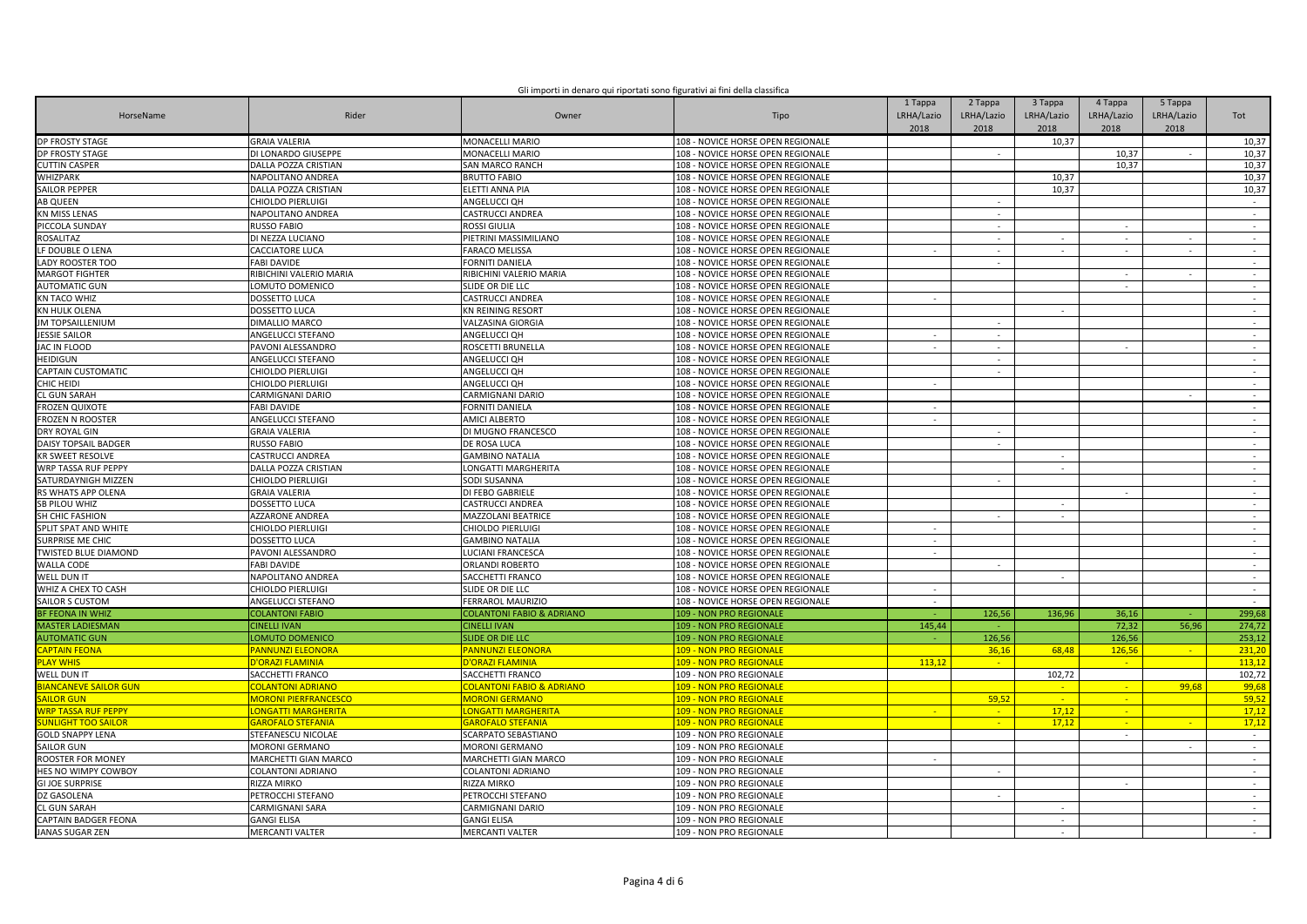| Gli importi in denaro qui riportati sono figurativi ai fini della classifica |  |
|------------------------------------------------------------------------------|--|
|                                                                              |  |
|                                                                              |  |

| HorseName                   | Rider                                 | Owner                                 | Tipo                            | 1 Tappa<br>LRHA/Lazio<br>2018 | 2 Tappa<br>LRHA/Lazio<br>2018 | 3 Tappa<br>LRHA/Lazio<br>2018 | 4 Tappa<br>LRHA/Lazio<br>2018 | 5 Tappa<br>LRHA/Lazio<br>2018 | Tot            |
|-----------------------------|---------------------------------------|---------------------------------------|---------------------------------|-------------------------------|-------------------------------|-------------------------------|-------------------------------|-------------------------------|----------------|
| HESA MEGA WHIZ              | <b>CASTRUCCI ANDREA</b>               | <b>CASTRUCCI ANDREA</b>               | 109 - NON PRO REGIONALE         | $\sim$                        |                               |                               |                               |                               | $\sim$         |
| <b>RS TIGERSHARK JACK</b>   | <b>CARMIGNANI DARIO</b>               | SPAZIANTE FRANCESCA                   | 110 - OPEN REGIONALE            | 129,92                        | 158,40                        | 153,60                        | 107,36                        | 176,64                        | 725,92         |
| <b>SAILOR PEPPER</b>        | DALLA POZZA CRISTIAN                  | ELETTI ANNA PIA                       | 110 - OPEN REGIONALE            | 167.04                        |                               | 102.40                        |                               |                               | 269.44         |
| <b>PLAY WHIS</b>            | PAVONI ALESSANDRO                     | D'ORAZI FLAMINIA                      | 110 - OPEN REGIONALE            |                               | 70,40                         |                               | 175,68                        |                               | 246,08         |
| CG LIKE SHINING STAR        | DALLA POZZA CRISTIAN                  | CERILLI GIOVANNI                      | 110 - OPEN REGIONALE            |                               |                               |                               | 107,36                        | 117,76                        | 225,12         |
| WHIZ A CHEX TO CASH         | CHIOLDO PIERLUIGI                     | SLIDE OR DIE LLC                      | 110 - OPEN REGIONALE            |                               | 123,20                        |                               |                               |                               | 123,20         |
| JAC IN FLOOD                | PAVONI ALESSANDRO                     | ROSCETTI BRUNELLA                     | 110 - OPEN REGIONALE            | 74,24                         |                               |                               | $\sim$                        |                               | 74,24          |
| SARAH KAY SARAH KAY         | CLIMINTI FLAVIO                       | <b>GENNERETTI ROBERTA</b>             | 110 - OPEN REGIONALE            |                               | $\overline{\phantom{a}}$      |                               | $\sim$                        |                               | $\sim$         |
| <b>SUNLIGHT TOO SAILOR</b>  | CIARAVALLE CLAUDIO                    | <b>GAROFALO STEFANIA</b>              | 110 - OPEN REGIONALE            |                               | $\sim$                        |                               |                               |                               | $\sim$         |
| <b>WISTED BLUE DIAMOND</b>  | PAVONI ALESSANDRO                     | LUCIANI FRANCESCA                     | 110 - OPEN REGIONALE            |                               |                               |                               |                               |                               | $\sim$         |
| WRP TASSA RUF PEPPY         | DALLA POZZA CRISTIAN                  | LONGATTI MARGHERITA                   | 110 - OPEN REGIONALE            |                               | $\overline{\phantom{a}}$      |                               |                               |                               | $\sim$         |
| WHIZZS COMMAND              | <b>FABI DAVIDE</b>                    | BREGNI ISABELLA                       | 110 - OPEN REGIONALE            |                               |                               |                               | $\sim$                        |                               | $\sim$         |
| <b>FROZEN TASSAS</b>        | MARCUCCI FABRIZIO                     | MARCUCCI FABRIZIO                     | 110 - OPEN REGIONALE            | $\sim$                        | $\overline{\phantom{a}}$      |                               |                               |                               | $\sim$         |
| FB LAST BORN SNAPPY         | CARMIGNANI DARIO                      | ORSOLINI LAURA                        | 110 - OPEN REGIONALE            |                               |                               |                               |                               |                               | $\sim$         |
| <b>AUTOMATIC GUN</b>        | CHIOLDO PIERLUIGI                     | SLIDE OR DIE LLC                      | 110 - OPEN REGIONALE            | $\sim$                        |                               |                               |                               |                               | $\sim$         |
| <b>CUTTIN CASPER</b>        | DALLA POZZA CRISTIAN                  | SAN MARCO RANCH                       | 110 - OPEN REGIONALE            |                               |                               |                               | ÷                             |                               | $\sim$         |
| <b>GLOLENA SUN</b>          | <b>FABI DAVIDE</b>                    | BREGNI ISABELLA                       | 110 - OPEN REGIONALE            | $\sim$                        |                               |                               |                               |                               | $\sim$         |
| <b>CL GUN SARAH</b>         | CARMIGNANI DARIO                      | CARMIGNANI DARIO                      | 110 - OPEN REGIONALE            |                               |                               |                               | $\sim$                        |                               | $\sim$         |
| HIC HEIDI                   | CHIOLDO PIERLUIGI                     | ANGELUCCI QH                          | 110 - OPEN REGIONALE            | $\sim$                        |                               |                               |                               |                               | $\sim$         |
| VR MOON CHICK               | <b>MARCUCCI FABRIZIO</b>              | MARCUCCI FABRIZIO                     | 110 - OPEN REGIONALE            |                               |                               |                               | $\sim$                        |                               | $\sim$ $-$     |
| <b>TAR EXPOSURE</b>         | <b>MIGLIACCIO GABRIELLA</b>           | MIGLIACCIO GABRIELLA                  | 112 - ROOKIE/YOUTH              | 5,76                          |                               | 17,28                         |                               | 11.52                         | 34,56          |
| KINE JAK MR                 | SALVATORI GABRIELE                    | SALVATORI GABRIELE                    | 112 - ROOKIE/YOUTH              |                               |                               | 11,52                         |                               | 17,28                         | 28,80          |
| <b>MOTOROLA PRIDE</b>       | <b>CLAZZER GAIA</b>                   | ROSCETTI BRUNELLA                     | 112 - ROOKIE/YOUTH              | 17,28                         | 2,00                          | $\sim$                        | 3,00                          |                               | 22,28          |
| <b>ARC LIGHTING GUN</b>     | <b>ROSSI GIULIA</b>                   | ROSSI GIULIA                          | 112 - ROOKIE/YOUTH              |                               | 3,00                          | a.                            |                               |                               | 3,00           |
| LITTLE ROYAL CROWN          | FANTAUZZI DEBORA                      | FANTAUZZI DEBORA                      | 112 - ROOKIE/YOUTH              |                               |                               |                               | 2,00                          | $\sim$                        | 2,00           |
| <b>CAPTAIN FEONA</b>        | PANNUNZI ELEONORA                     | PANNUNZI ELEONORA                     | 115 - LIMITED NON PRO REGIONALE | 32,96                         | 104,54                        | 37,92                         | 118,10                        |                               | 293,52         |
| <b>NUTOMATIC GUN</b>        | <b>LOMUTO DOMENICO</b>                | <b>SLIDE OR DIE LLC</b>               | 115 - LIMITED NON PRO REGIONALE | 14,83                         | 131,65                        |                               | 118,10                        |                               | 264,58         |
| <b>ENAS DRAWING HIS GUN</b> | ORSOLINI LAURA                        | <b>LENAS SYNDACATE</b>                | 115 - LIMITED NON PRO REGIONALE |                               |                               | 75,84                         | 77,44                         | 49.44                         | 202,72         |
| <b>OOSTER FOR MONEY</b>     | <b>MARCHETTI GIAN MARCO</b>           | <b>MARCHETTI GIAN MARCO</b>           | 115 - LIMITED NON PRO REGIONALE | $\sim$                        | 77,44                         | 37,92                         | 24,52                         |                               | 139,88         |
| <b>AASTER LADIESMAN</b>     | <b>INELLI IVAN</b>                    | <b>CINELLI IVAN</b>                   | 115 - LIMITED NON PRO REGIONALE | 100,53                        | $\sim$                        |                               |                               | 14,83                         | 115,36         |
| Z GASOLENA                  | PETROCCHI STEFANO                     | PETROCCHI STEFANO                     | 115 - LIMITED NON PRO REGIONALE |                               |                               |                               | 24,52                         | 88,99                         | 113,51         |
| <b>FROZEN TARI BADGER</b>   | RODORIGO PASQUALE                     | RODORIGO PASQUALE                     | 115 - LIMITED NON PRO REGIONALE |                               |                               |                               | $\sim$                        | 112,06                        | 112,06         |
| <b>M WALLA BIG STAR</b>     | <b>MIRALLI ALICE</b>                  | <b>MIRALLI ALICE</b>                  | 115 - LIMITED NON PRO REGIONALE |                               | $\sim$                        | 101,12                        | $\sim$                        | $\sim$                        | 101,12         |
| TOPSAIL BADGER MR           | DE LAURENTIIS ANTONIA                 | DE LAURENTIIS ANTONIA                 | 115 - LIMITED NON PRO REGIONALE | 100,53                        | $\sim$                        |                               |                               |                               | 100,53         |
| <b>LAY WHIS</b>             | <b>ORAZI FLAMINIA</b>                 | <mark>'ORAZI FLAMINIA</mark>          | 115 - LIMITED NON PRO REGIONALE | 65,92                         | $\sim$                        |                               | 24,52                         |                               | 90,44          |
| O LENA SAILOR               | LAURENZI ALESSANDRO (AZ.AGR.FLAMINIA) | LAURENZI ALESSANDRO (AZ.AGR.FLAMINIA) | 115 - LIMITED NON PRO REGIONALE |                               |                               |                               |                               | 49,44                         | 49,44          |
| <b>WALLA CODE</b>           | ORLANDI ROBERTO                       | ORLANDI ROBERTO                       | 115 - LIMITED NON PRO REGIONALE | 14,83                         | 18,39                         |                               |                               |                               | 33,22          |
| <b>CL GUN ARC STAR</b>      | COPPA NOVELLA                         | COPPA NOVELLA                         | 115 - LIMITED NON PRO REGIONALE |                               | 18,39                         | $\sim$                        | $\sim$                        |                               | 18,39          |
| <b>CAPTAIN BADGER FEONA</b> | <b>GANGI ELISA</b>                    | <b>GANGI ELISA</b>                    | 115 - LIMITED NON PRO REGIONALE | $\sim$                        | 18,39                         | $\sim$                        |                               |                               | 18,39          |
| WELL DUN IT                 | SACCHETTI FRANCO                      | SACCHETTI FRANCO                      | 115 - LIMITED NON PRO REGIONALE |                               | 18,39                         |                               |                               |                               | 18,39          |
| <b>ILOSSOM GOT SURPRIZE</b> | <b>BRUTTO FABIO</b>                   | <b>BRUTTO FABIO</b>                   | 115 - LIMITED NON PRO REGIONALE |                               |                               |                               | $\sim$                        | 14,83                         | 14,83          |
| <b>TARIS DUDE</b>           | LOMUTO DOMENICO                       | SLIDE OR DIE LLC                      | 115 - LIMITED NON PRO REGIONALE | $\sim$                        |                               |                               |                               |                               | $\sim 10^{-1}$ |
| <b>RUF SOLANO</b>           | STEFANESCU NICOLAE                    | STEFANESCU NICOLAE                    | 115 - LIMITED NON PRO REGIONALE | $\overline{\phantom{a}}$      |                               |                               |                               |                               | $\sim$         |
| SNAPTONITE                  | PAPPAGALLO ARTURO                     | PAPPAGALLO ARTURO                     | 115 - LIMITED NON PRO REGIONALE |                               | $\sim$                        |                               | $\sim$                        | $\sim$                        | $\sim$         |
| WHIZ A CHEX TO CASH         | LOMUTO DOMENICO                       | SLIDE OR DIE LLC                      | 115 - LIMITED NON PRO REGIONALE |                               | $\omega$                      |                               |                               |                               | $\sim$         |
| <b>CL GUN SARAH</b>         | CARMIGNANI SARA                       | CARMIGNANI DARIO                      | 115 - LIMITED NON PRO REGIONALE |                               |                               | $\sim$                        |                               |                               | $\sim$         |
| <b>STAR EXPOSURE</b>        | MIGLIACCIO GABRIELLA                  | MIGLIACCIO GABRIELLA                  | 115 - LIMITED NON PRO REGIONALE |                               |                               |                               |                               |                               | $\sim$         |
| <b>MUDSLIDE WHIZ</b>        | SORDI ALESSANDRA                      | SORDI ALESSANDRA                      | 115 - LIMITED NON PRO REGIONALE |                               |                               |                               |                               |                               | $\sim$         |
| <b>G LIKE SHINING STAR</b>  | CERILLI GIOVANNI                      | CERILLI GIOVANNI                      | 115 - LIMITED NON PRO REGIONALE |                               |                               |                               | $\overline{\phantom{a}}$      |                               | $\sim$         |
| <b>GI JOE SURPRISE</b>      | RIZZA MIRKO                           | RIZZA MIRKO                           | 115 - LIMITED NON PRO REGIONALE |                               |                               |                               |                               | $\sim$                        | $\sim$         |
| <b>GOLD SNAPPY LENA</b>     | STEFANESCU NICOLAE                    | SCARPATO SEBASTIANO                   | 115 - LIMITED NON PRO REGIONALE |                               |                               |                               |                               |                               | $\sim$         |
| <b>GUN HAIDAS WOLF</b>      | <b>NAVA IRENE</b>                     | NAVA IRENE                            | 115 - LIMITED NON PRO REGIONALE | $\sim$                        | $\overline{\phantom{a}}$      | $\sim$                        | $\sim$                        | $\sim$                        | $\sim$         |
| GUNNAWHIZYA                 | CAPPARELLA MAURO                      | CAPPARELLA MAURO                      | 115 - LIMITED NON PRO REGIONALE |                               |                               |                               |                               |                               | ÷.             |
| MCFROZENSAN                 | GIOVANNETTI GIOVANNI                  | GIOVANNETTI GIOVANNI                  | 115 - LIMITED NON PRO REGIONALE | $\sim$                        | $\sim$                        |                               |                               |                               | $\sim$         |
| <b>MOTOROLA PRIDE</b>       | ROSCETTI BRUNELLA                     | ROSCETTI BRUNELLA                     | 115 - LIMITED NON PRO REGIONALE |                               |                               |                               |                               |                               | $\sim$         |
| ALV HOLLYWOOD SURPRISED     | DI MUGNO CHIARA                       | DI MUGNO CHIARA                       | 115 - LIMITED NON PRO REGIONALE |                               |                               | $\sim$                        |                               |                               | $\sim$         |
| <b>SMART ZEN</b>            | <b>CACCIATORE LUCA</b>                | <b>FARACO SALVATORE</b>               | 116 - LIMITED OPEN REGIONALE    |                               |                               | 57,60                         | 101,12                        | 108.80                        | 267,52         |
|                             |                                       |                                       |                                 |                               |                               |                               |                               |                               |                |